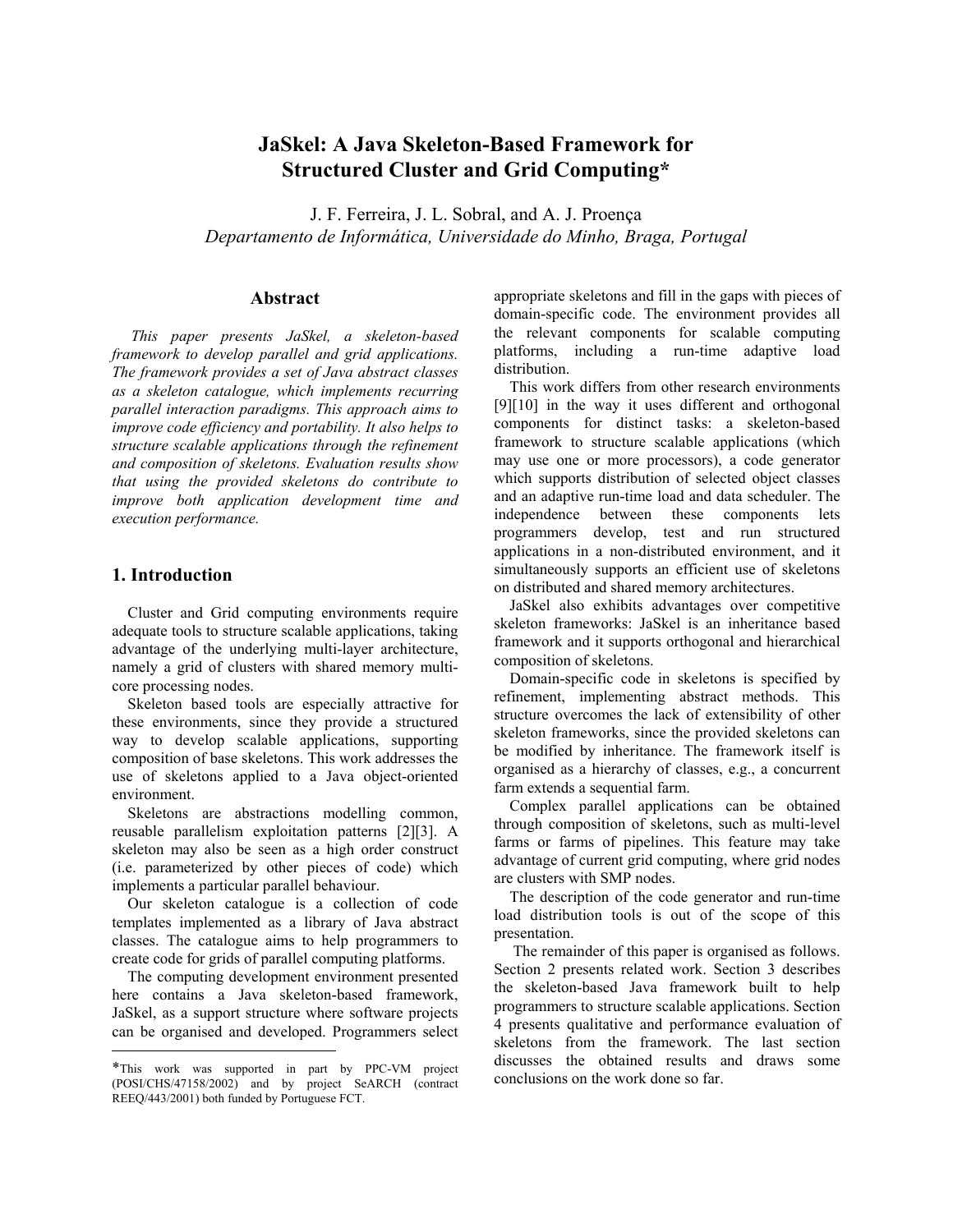#### **2. Related work**

Several skeleton based systems have been proposed and most support skeleton composition (i.e., nesting) [11][5][3]. The most relevant Java environments for parallel programming based on skeletons are Lithium [10] and  $CO<sub>2</sub>P<sub>3</sub>S$  [9]. Lithium supports skeletons for pipeline, farm and divide & conquer, as well as other low level skeletons (map, composition).  $CO<sub>2</sub>P<sub>3</sub>S$  is based on generative patterns, where skeletons are generated and the programmer must fill the provided *hooks* with domain specific functionality.

The main differences between JaSkel and these approaches are:

- JaSkel explores class hierarchy and inheritance along with object composition;
- JaSkel provides separate tools to structure parallel applications and to implement communication and distribution;
- JaSkel includes sequential and parallel skeletons.

A skeleton hierarchy overcomes the main limitations of other alternatives, supporting refinement of provided skeletons, including implementation of non-pure functional skeletons (e.g., skeletons that maintain state between invocations).

A separate tool to implement distribution provides an enhanced fine-grained control over distribution issues. Distribution is orthogonal to the framework class hierarchy, which lets the programmer to use several distribution middleware along with class hierarchies. This feature is required to address current grid heterogeneity, both in hardware and in middleware.

JaSkel also provides sequential versions of all skeletons; moving from a sequential version to a parallel one just requires the change of the name of the extended base class. This approach eases the development in early coding phases and in debugging activities.

## **3. A Java skeleton-based framework**

Many parallel algorithms share the same generic patterns of computation and interaction. Skeletal programming proposes that such patterns be abstracted and provided as a programmer's toolkit. We call these abstractions *algorithmical skeletons*, *parallel skeletons* or simply *skeletons*.

Skeletons provide simple interfaces to programmers with an incomplete structure that can be parameterized by the number of processors, domain-specific code or data distribution; programmers can focus on the computational side of their algorithms rather than the control of the parallelism.

#### **3.1. JaSkel framework**

The current JaSkel prototype (JaSkel 1.01) includes skeletons for farm and pipeline parallel coding. To write a parallel application in JaSkel, a programmer must perform the following steps:

- 1) To structure the parallel program and to express it using the available skeletons;
- 2) To refine the supplied abstract classes and write the domain-specific code;
- 3) To write the code that starts the skeleton, defining other relevant parameters (number of processors, load distribution policy, ...).

The current JaSkel prototype provides several versions of farm and pipeline skeletons:

- a sequential farm;
- a concurrent farm that creates a new thread for each worker;
- a dynamic farm, which only sends data to workers when they require them;
- a sequential pipeline;
- a concurrent pipeline, which creates a new thread for each data flow.

A JaSkel skeleton is a simple Java class that implements the *Skeleton* interface and extends the *Compute* class (Figure 1). The *Skeleton* interface defines a method *eval* that must be defined by all the skeletons. This method starts the skeleton activity.



**Figure 1. The sequential farm skeleton implements the Skeleton interface and extends the Compute class to allow skeleton composition.** 

To create objects that will perform domain-specific computations, the programmer must create a subclass of class *Compute* (inspired in Lithium). The *Compute* abstract class defines an abstract method *public abstract Object compute(Object input)* that defines the domain-specific computations involved in a skeleton.

For instance, to create a Farm (see Figure 1 for a Farm UML class diagram), a programmer needs to perform the following steps:

- 1) To create the worker's class, extending *Compute* and implementing the inherited method *public Object compute(Object input)*;
- 2) To create the master's class, extending *Farm*, defining the methods *public Collection*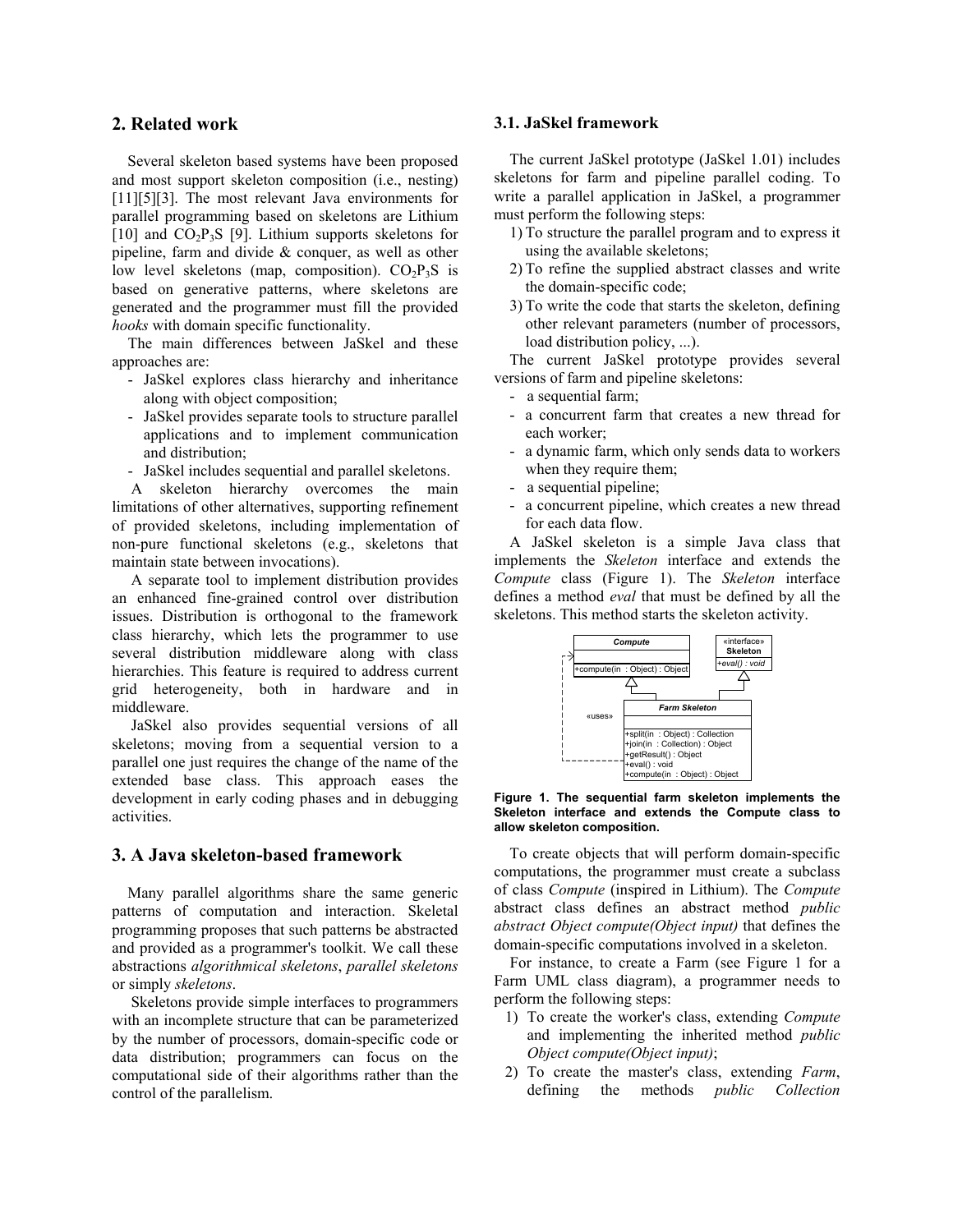*split(Object initialTask)* and *public Object join(Collection partialResults)*;

- 3) To create a new instance of the master's class and call the method *eval*; this method will basically perform the following steps:
	- it creates multiple workers;
	- it splits the initial data using the defined *split* method;
	- it calls *compute* method from each worker with the pieces of data returned by method *split*;
	- it merges the partial results using the defined *join* method.

The specialisation or the creation of a new skeleton is done by class refinement. The concurrent farm skeleton extends the sequential farm skeleton and a dynamic farm extends a concurrent farm.

JaSkel skeletons are also subclasses of *Compute* class to allow composition. The method *public Object compute(Object input)* on skeletons calls the *eval* method to start the skeleton activity.

### **3.2. Building JaSkel applications**

The best way to show how to build a skeleton-based application is through an example: to find and count all prime numbers up to *N*.

A Java implementation that codes this algorithm marks the multiples, setting them to 0. This implementation consists of two entities: a number generator and a prime filter. The first generates the input integer array [2..N] and the latter filters the non-prime integers. In a simple farm parallelisation the input array is decomposed in smaller pieces, and each piece is sent to a prime filter; each prime filter will test the input integers using the filter  $[2 \text{..} \text{sqrt}(N)]$ .

The examples bellow show how the JaSkel framework codes this algorithm using different scalable structures. The code was slightly simplified to improve readability.

**3.2.1. Prime sieve as a farm.** The prime filter (the farm worker) is illustrated in Code 1. Its main method is *filter* (line 03), which filters the given integer array. The *compute* method (lines 06-08), needed to define the skeleton's domain-specific code, delegates its job to the method *filter*. Note that the class *FarmPrimeFilter* is a subclass of *Compute* (line 01).

```
01 public class FarmPrimeFilter extends Compute { 
02 0.3
03 public int[] filter(final int[] num) \{ 04 ... // removes non-primes from
            ... // removes non-primes from the list
05 } 
06 public Object compute(Object input) {<br>07 return this filter((int[1) input):
            return this.filter((int[]) input);
08 }
```


Code 2 illustrates the class *GeneratorFarm* (the farm master): it extends the skeleton *FarmConcurrent*  (line 1), it uses private methods to implement methods *split* (lines 5-7) and *join* (lines 8-10).

| 01 | public class GeneratorFarm extends FarmConcurrent {       |
|----|-----------------------------------------------------------|
| 02 | public GeneratorFarm(Computer worker, Object inputTask) { |
| 03 | super(worker, inputTask);                                 |
| 04 |                                                           |
| 05 | public Collection split(Object initialTask) {             |
| 06 | return(Packs.split((int[])initialTask,blocksize));        |
| 07 |                                                           |
| 08 | public Object join(Collection partialResults) {           |
| 09 | return(Packs.join((Vector) partialResults));              |
| 10 |                                                           |
|    |                                                           |

#### **Code 2. The generator farm class.**

Code 3 shows the code that connects these entities:

- it creates one prime filter object (line 3);
- it creates a new farm generator object, setting its parameters: the worker, and input data (line 4);
- it starts the skeleton activity, calling method *eval*;
- it gets the final result, using method *getResult*.

|                             | 01 int $\left[\right]$ ar = new int $\left[\dots\right]$ ; // buffer of numbers to filter |                                                                                |  |  |  |  |
|-----------------------------|-------------------------------------------------------------------------------------------|--------------------------------------------------------------------------------|--|--|--|--|
|                             | 02 for(int i=min; i<=max; i+=2) ar[(i-min)/2]=i; // list of numbers to filter             |                                                                                |  |  |  |  |
|                             |                                                                                           | 03 FarmPrimeFilter pf = new FarmPrimeFilter(); $\frac{1}{2}$ create one filter |  |  |  |  |
|                             | 04 GeneratorFarm $q = new GenerationFarm(pt, ar);$<br>// farmer                           |                                                                                |  |  |  |  |
|                             | $05$ q.eval();                                                                            | // starts the farming process                                                  |  |  |  |  |
|                             | 06 Object $o = g.getResult()$ ;                                                           | // get results                                                                 |  |  |  |  |
| Code 3. The main farm code. |                                                                                           |                                                                                |  |  |  |  |

**3.2.2. Prime sieve as a farm of farms.** A two-level farming can be easily created with farm nesting: only a few modifications are required in lines 3-4 to create this hierarchy (Code 4). The line 4 in Code 4 creates one inner farm in the same way as the previous example. Line 5 creates the main farm, where each worker is also a farm. The JaSkel framework will clone the inner farm and its workers on each node.

- … // same as code 3
- 03 FarmPrimeFilter pf = new FarmPrimeFilter();
- 04 GeneratorFarm innerFarm = new GeneratorFarm(pf, null);
- 05 GeneratorFarm g = new GeneratorFarm(innerFarm, ar); … // same as code 3

**Code 4. A two level farm.** 

#### **4. Performance evaluation**

This section aims to show that the benefits of the skeleton based framework did not impose performance degradation. We present the performance of a reference algorithm: a parallel ray tracer, from the Java Grande Forum [6]. These results were collected on a cluster with 16 dual Xeon 3.2 GHz 2MB L2 cache computing nodes, with multi-threading enabled (i.e., with four Intel HT virtual processors), connected by Gigabit Ethernet, running CentOS 4.0. Presented values are the median value of 5 runs.

Table 1 compares executions times and speed-ups of two implementations (with an image of size 500x500):